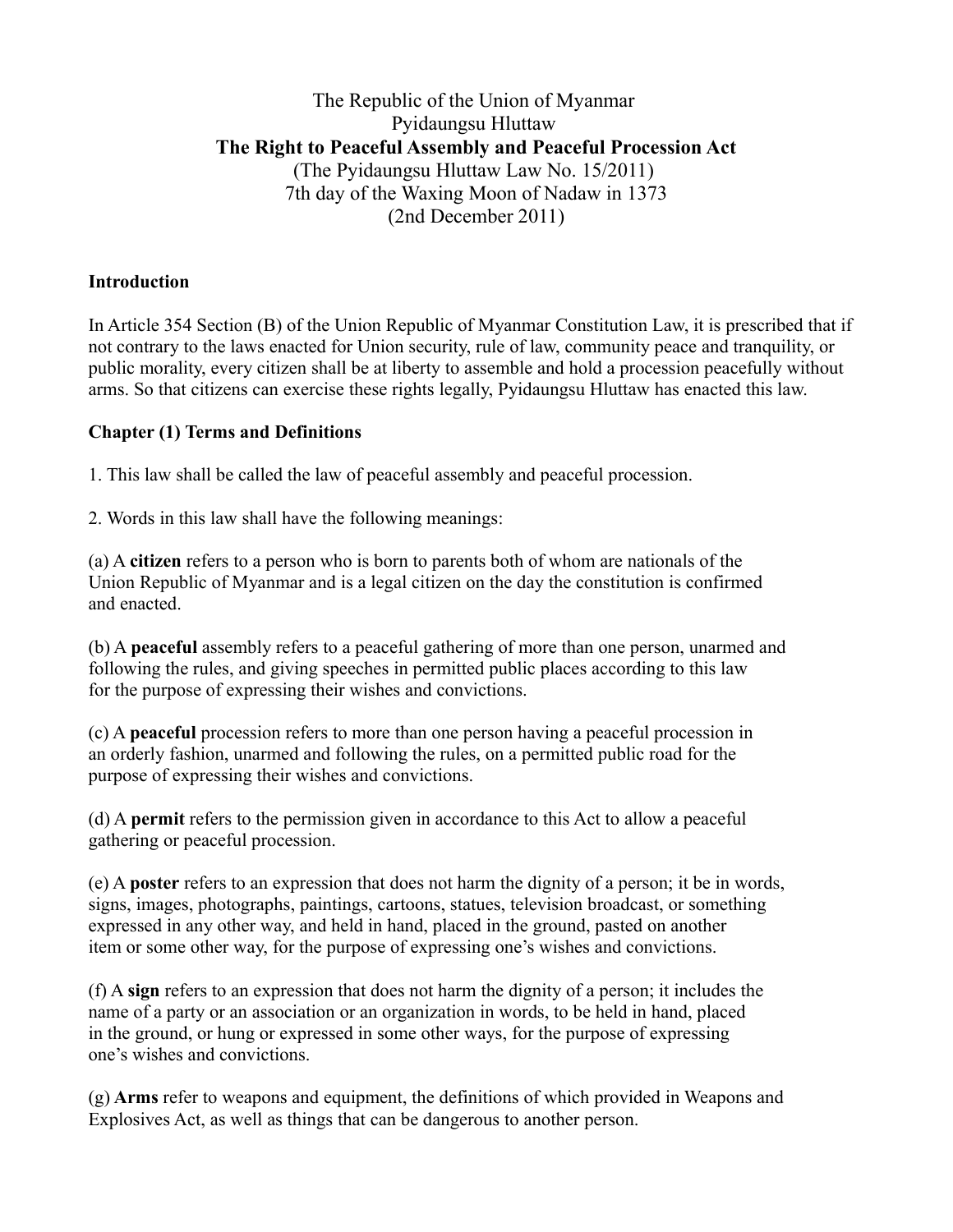(h) A **flag** refers to flags of the Union, official parties, and official associations and organizations.

## **Chapter (2) Purpose**

3. The purpose of this Act is as follows:

(a) For Union security, rule of law, community peace and tranquility, or public morality;

(b) For the citizens, as defined by the Union Republic of Myanmar Constitution, to be able to systematically exercise their basic right to peaceful assembly and peaceful procession and to provide them with legal protection;

(c) To protect the public from harassment, danger, harm, and obstruction from those who are exercising their right to peaceful assembly and peaceful procession.

### **Chapter (3) Applying for Permission**

4. The citizens or organizations that want to exercise the right to peaceful assembly and peaceful procession and express themselves must apply for the permission at least five days in advance by using the form, including the following information, to the Chief of the Township Police Force.

(a) Purpose of the peaceful assembly, the site, the date and time, the topic at the assembly, and the chants;

(b) Purpose of the peaceful procession, the route, the date and time, and the chants;

(c) The person applying for the permit for peaceful assembly and peaceful procession, and biographies of the leader and the speaker;

(d) The schedule of peaceful assembly or peaceful procession and approximate number of attendees;

(e) If an organization is conducting the peaceful assembly or peaceful procession, record of that organization's decision or supporting document;

(f) If permission is given, the agreement to abide by the rules in this Act as well as the permission.

## **Chapter (4) Issuance and Denial of Permission**

5. When the Chief of the Township Police Force receives an application from a citizen or citizens, or an organization, submitted in accordance with the rules for permission, the permission can be issued or denied with approval from the Chief Administrator of the Township Department of General Administration from the township concerned. However, it cannot be denied when it is not in breach of the security of the State, rule of law, community's peace and tranquility, and public morality.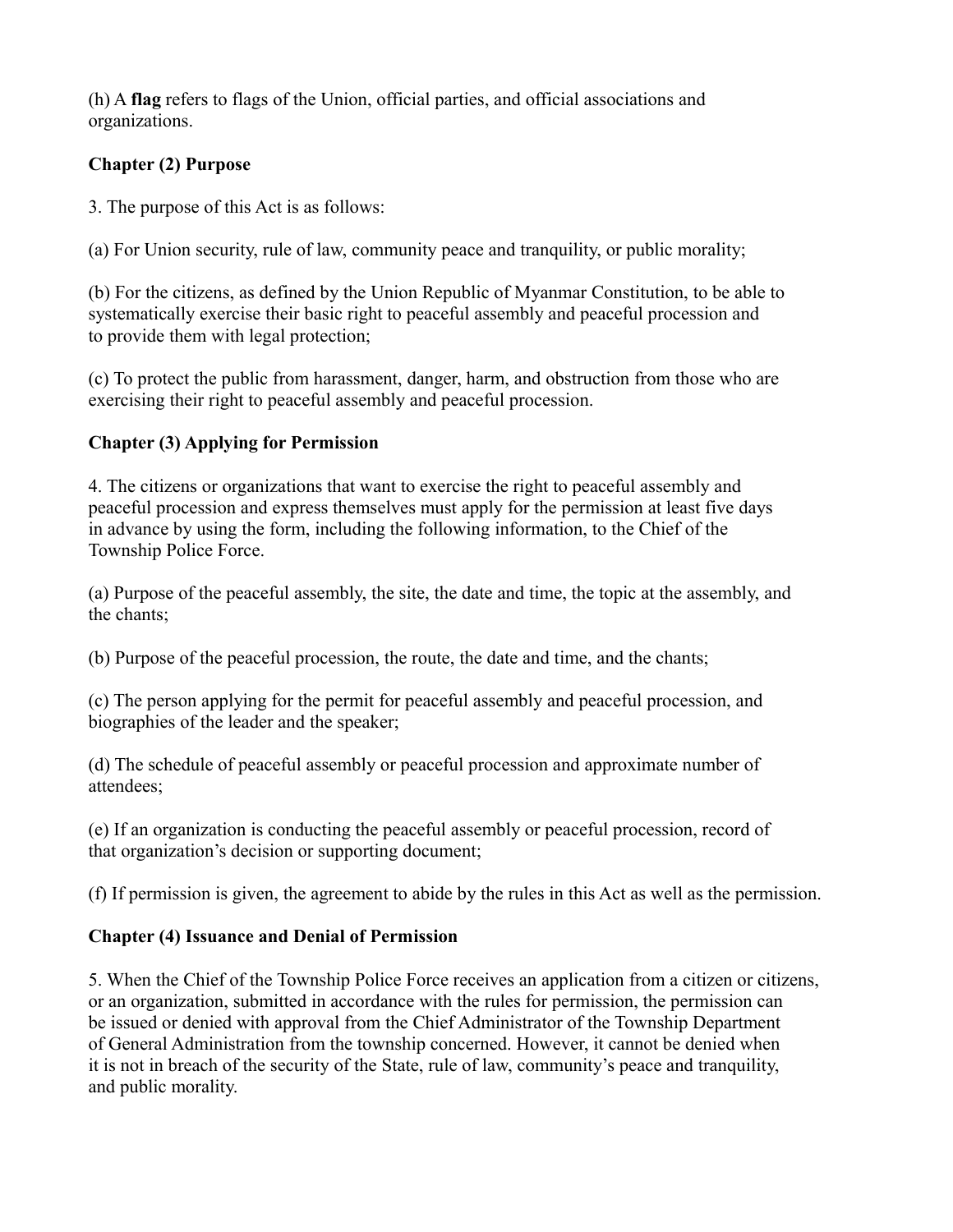6. The permission or denial of permission must be reported by the Chief of Township Police Force to the Chief of the District Police Force and by the Chief Administrator of the Township Department of General Administration to the Chief Administrator of the District Department of General Administration promptly.

7. Chief of the Township Police Force concerned must do the following:

(a) If permission is granted, notify the applicant at least 48 hours in advance of the date and time for the peaceful assembly or peaceful procession;

(b) If permission is denied, notify the reason for denial at least 48 hours in advance of the date and time for the peaceful assembly or peaceful procession on the application.

8. The following information must be included in the permission:

(a) Date, place, and time of the peaceful assembly;

(b) Date, route, and time of the peaceful procession;

(c) Number of people given permission to participate in the peaceful assembly and peaceful procession;

(d) Name(s) and address(es) of the person or persons given permission to speak;

(e) Local rules.

9. Appeals to the denial of permission can be made in the following way:

(a) Appeals can be made to the Chief of the Region or State Police Force concerned within seven days of the receipt of the notification of denial.

(b) With approval from the Chief Administrator of the Department of Regional or State General Administration, Chief of the Region or State Police Force concerned must make a decision on the appeal, made in accordance with sub-section (a), within 14 days of its receipt.

(c) The decision made by Chief of the Region or State Police force, in accordance with subsection (b) is final.

## **Chapter (5) Rules**

10. A peaceful assembly is to be made only at the site assigned in the permission.

11. When having a peaceful procession, so as not to disturb the public, people are given permission to gather only at the assigned starting point of the route and to proceed peacefully along the assigned route.

12. Those who participate in a peaceful assembly and a peaceful procession must obey the following rules: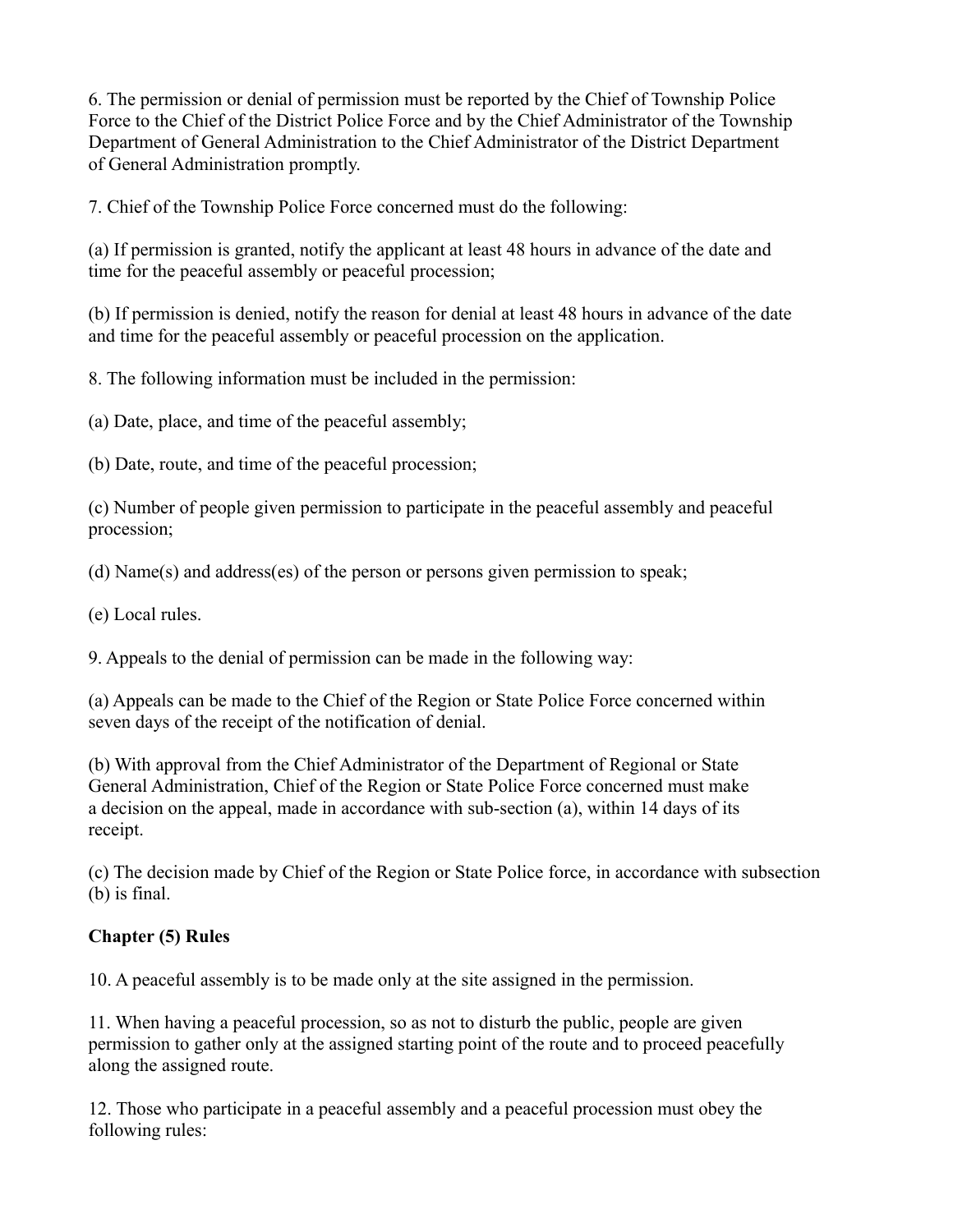(a) They must not talk or behave in a way to cause any disturbance or obstruction, annoyance, danger, or a concern that these might take place.

(b) They must not behave in a way that could destroy the government, public, or private properties or pollute the environment.

(c) They must not obstruct or disturb vehicles, pedestrians, and people.

(d) They must not carry any weapons during a peaceful assembly and a peaceful procession.

(e) They must not say things or behave in a way that could affect the country or the Union, race, or religion, human dignity and moral principals.

(f) They must not spread rumors or incorrect information.

(g) They can carry and display flags, posters, and signs during a peaceful assembly and a peaceful procession.

(h) During a peaceful procession, they must not use loudspeakers other than the approved hand-held ones; they must not recite or shout chants other than the ones approved.

(i) They must obey the supervision and enforcement of rules by the officials.

(j) They must obey necessary notices, orders, and instructions issued.

(k) If permission is revoked, they must not continue but disperse.

## **Chapter (6) Taking Action**

13. A police officer with a rank of no less than a deputy is to give necessary protection to the attendees of a peaceful assembly and peaceful procession, conducted in accordance with the law, so that there can be no harassment, destruction, or obstruction.

14. A police officer no less than a deputy is to do the following:

(a) Warn the leader of the peaceful assembly and peaceful procession of any breach to the rules in these Acts at the site.

(b) Report to the Chief of Township Police Force when the warning in sub-section (a) is not heeded.

15. At the receipt of the report submitted according to Section 14 sub-section (b), the Chief of Township Police Force must immediately report it to the Chief Administrator of the Department of Township General Administration and get an approval and revoke either the permission for a peaceful assembly or a peaceful procession. The official must first make a verbal announcement of the revocation and give a written notice within 24 hours.

16. If the violation of the rules continues after the announcement of the revocation of the permit, the Chief of the Township Police Force must continue to take an action in accordance with the existing laws, bylaws, policies, and procedures.